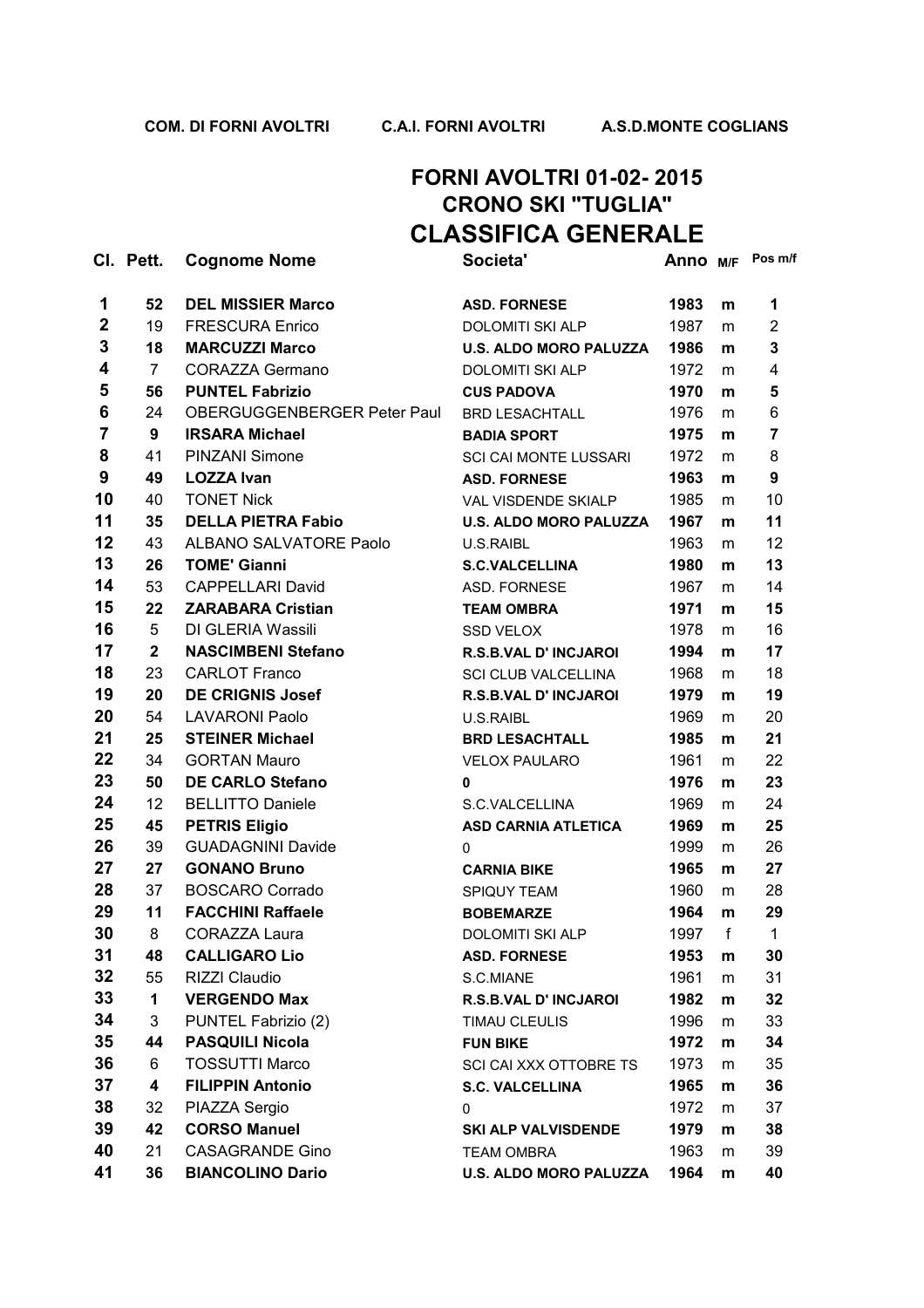| 42 | 51 | CAPRARO Adriano           | <b>CAI CALALZO</b>            | 1968 | m           | 41 |
|----|----|---------------------------|-------------------------------|------|-------------|----|
| 43 | 59 | <b>ZANIER Patrich</b>     | 0                             | 1977 | m           | 42 |
| 44 | 10 | DE GIORGIO Susanna        | <b>BOBEMARZE</b>              | 1977 | $\mathbf f$ | 2  |
| 45 | 16 | <b>DA RIOS Davide</b>     | <b>U.S. ALDO MORO PALUZZA</b> | 1969 | m           | 43 |
| 46 | 14 | DI DOI Alberto            | ASD. FORNESE                  | 1980 | m           | 44 |
| 47 | 57 | <b>DE FELIP Alida</b>     | <b>DOLOMITI SKI ALP</b>       | 1987 | f           | 3  |
| 48 | 58 | <b>ANTONIPIERI Eros</b>   | CAI TOLMEZZO                  | 1986 | m           | 45 |
| 49 | 28 | <b>DONADA Gianni</b>      | 0                             | 1972 | m           | 46 |
| 50 | 15 | DA RIOS Chantal           | U.S. ALDO MORO PALUZZA        | 1996 | f           | 4  |
| 51 | 13 | <b>RUBESSA Giuliana</b>   | <b>MONTANAIA RACING</b>       | 1962 | f           | 5  |
| 52 | 46 | PELLEGRINA Ivo            | <b>CAI FORNI AVOLTRI</b>      | 1961 | m           | 47 |
| 53 | 17 | <b>CARLET Erica</b>       | <b>U.S. ALDO MORO PALUZZA</b> | 1998 | f           | 6  |
| 54 | 47 | <b>MARIN Alessandro</b>   | U.S. ALDO MORO PALUZZA        | 1971 | m           | 48 |
| 55 | 31 | <b>DUZ Enio</b>           | <b>CAI SAN VITO PN</b>        | 1948 | m           | 49 |
| 56 | 30 | ROSALEN Dora Lisa         | CAI SAN VITO PN               | 1957 | f           | 7  |
| 57 | 29 | <b>POLOSEL Gianpietro</b> | <b>CAI SAN VITO PN</b>        | 1956 | m           | 50 |
| 58 | 33 | <b>VEMUDO Graziano</b>    | CAI SAN VITO PN               | 1969 | m           | 51 |
| 59 | 38 | <b>CECONI Eugenia</b>     | A.S.D. MONTE COGLIANS         | 1957 | f           | 8  |
|    |    |                           |                               |      |             |    |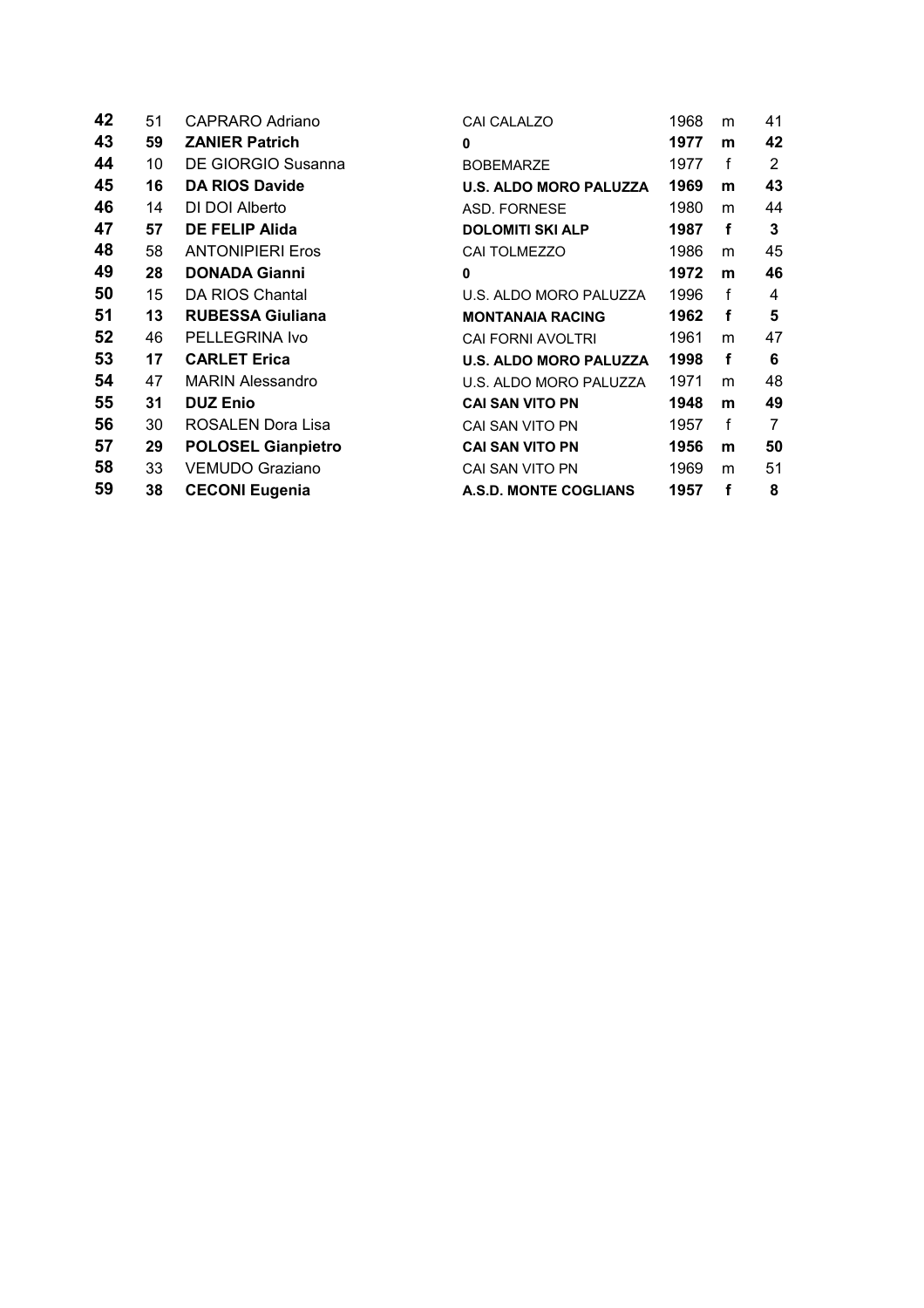**CRONO SKI "TUGLIA"** iscritti arrivati

**CLASSIFICA GENERALE** <sup>59</sup> <sup>59</sup>

| Pos Cat        | Cat           | Tempo          | Dist           |
|----------------|---------------|----------------|----------------|
| 1              | sm            | 38'47          | 0'00           |
| 2              | sm            | 39'10          | 0'23           |
| 3              | sm            | 40'25          | 1'38           |
| 4              | sm            | 40'36          | 1'49           |
| 5              | sm            | 40'43          | 1'56           |
| 6              | sm            | 41'21          | 2'34           |
| $\overline{7}$ | sm            | 42'05          | 3'18           |
| 8              | sm            | 42'51          | 4'03           |
| 9              | sm            | 43'16          | 4'29           |
| 10             | sm            | 43'19          | 4'32           |
| 11             | sm            | 43'26          | 4'39           |
| 12             | sm            | 43'50          | 5'03           |
| 13             | $\mathsf{sm}$ | 44'55          | 6'08           |
| 14             | sm            | 45'31          | 6'44           |
| 15             | sm            | 45'41          | 6'54           |
| 16             | sm            | 47'15          | 8'28           |
| 17             | sm            | 47'47          | 9'00           |
| 18             | sm            | 47'55          | 9'08           |
| 19             | sm            | 48'08          | 9'21           |
| 20             | sm            | 48'23          | 9'36           |
| 21             | sm            | 48'55          | 10'08          |
| 22             | sm            | 49'22          | 10'35          |
| 23             | sm            | 49'49          | 11'02          |
| 24             | sm            | 50'18          | 11'30          |
| 1              | cm            | 50'34          | 11'47          |
| 25             | sm            | 50'56          | 12'09          |
| 26             | sm            | 51'07          | 12'20          |
| 27             | sm            | 51'41          | 12'54          |
| $\mathbf 2$    | cm            | 52'04          | 13'17          |
| 1              | sf            | 52'52          | 14'05          |
| 28             | sm            | 53'02          | 14'15          |
| 29             | sm            | 53'07          | 14'20          |
| 30             | sm            | 53'13          | 14'26          |
| 31             | sm            | 53'14          | 14'27          |
| 3              | cm            | 53'43<br>54'24 | 14'56          |
| 32             | sm            | 54'32          | 15'37<br>15'45 |
| 33             | sm            | 55'03          |                |
| 34             | sm            | 55'11          | 16'16          |
| 35             | sm            | 55'43          | 16'24          |
| 36             | sm            | 58'10          | 16'56          |
| 37             | sm            |                | 19'23          |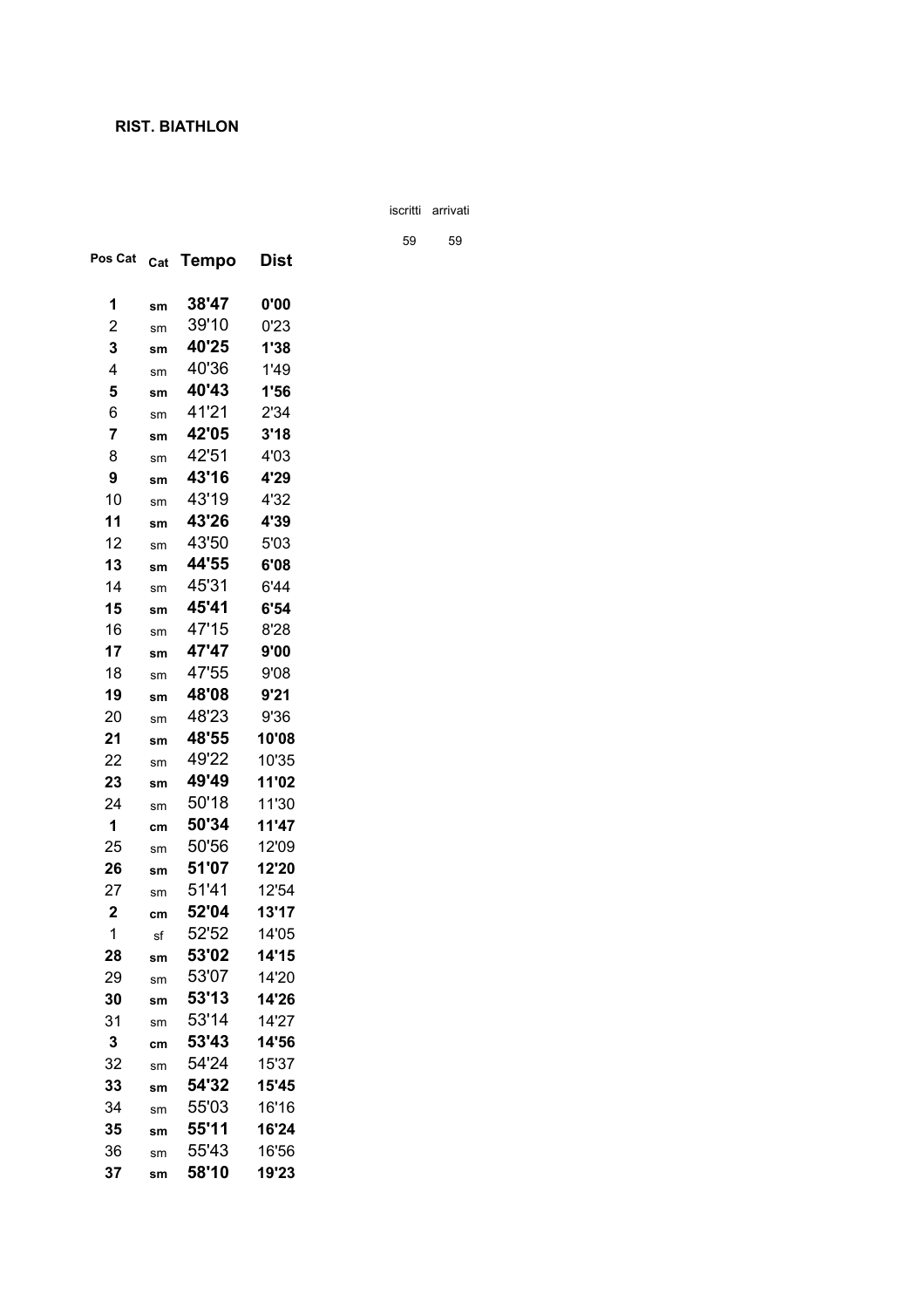| 38 | sm | 59'01   | 20'14   |
|----|----|---------|---------|
| 39 | sm | 59'35   | 20'48   |
| 1  | сf | 1.00'35 | 21'48   |
| 40 | sm | 1.01'03 | 22'16   |
| 41 | sm | 1.01'39 | 22'52   |
| 2  | sf | 1.01'57 | 23'10   |
| 42 | sm | 1.02'49 | 24'02   |
| 43 | sm | 1.02'49 | 24'02   |
| 3  | sf | 1.03'08 | 24'21   |
| 4  | sf | 1.05'40 | 26'52   |
| 44 | sm | 1.11'17 | 32'30   |
| 5  | sf | 1.11'57 | 33'10   |
| 45 | sm | 1.15'09 | 36'22   |
| 46 | sm | 1.26'00 | 47'13   |
| 6  | sf | 1.30'59 | 52'12   |
| 47 | sm | 1.31'00 | 52'13   |
| 48 | sm | 1.31'33 | 52'46   |
| 7  | sf | 1.41'17 | 1.02'30 |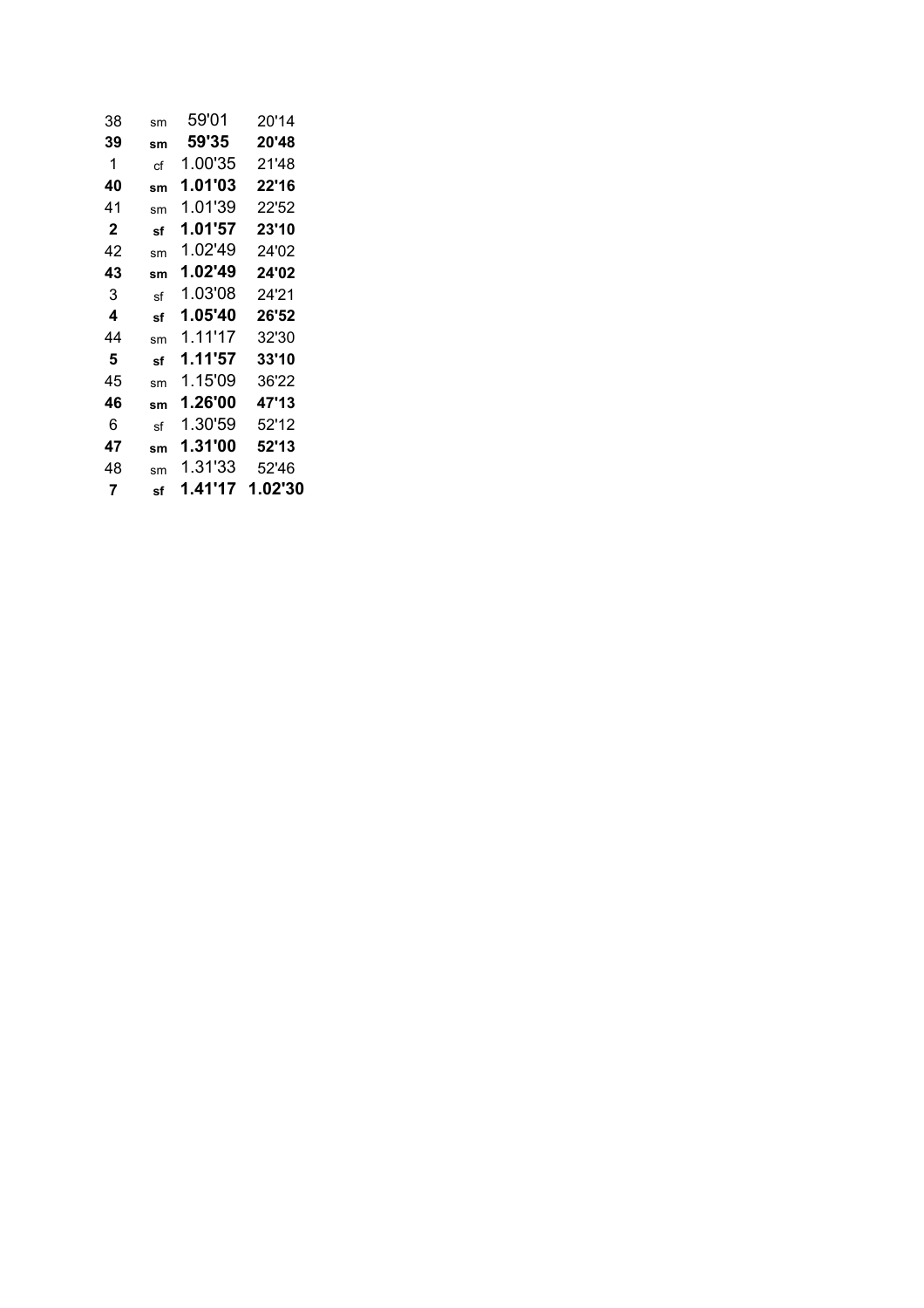### **FORNI AVOLTRI 01-02- 2015 CRONO SKI "TUGLIA" CLASSIFICA ASSOLUTA MASCHILE**

|                |                | CI. Pett. Cognome Nome      | Societa'                      |    |      | Cat Anno Tempo |
|----------------|----------------|-----------------------------|-------------------------------|----|------|----------------|
| 1              | 52             | <b>DEL MISSIER Marco</b>    | <b>ASD. FORNESE</b>           | sm | 1983 | 38'47          |
| $\mathbf 2$    | 19             | <b>FRESCURA Enrico</b>      | <b>DOLOMITI SKI ALP</b>       | sm | 1987 | 39'10          |
| 3              | 18             | <b>MARCUZZI Marco</b>       | <b>U.S. ALDO MORO PALUZZA</b> | sm | 1986 | 40'25          |
| 4              | $\overline{7}$ | <b>CORAZZA Germano</b>      | <b>DOLOMITI SKI ALP</b>       | sm | 1972 | 40'36          |
| 5              | 56             | <b>PUNTEL Fabrizio</b>      | <b>CUS PADOVA</b>             | sm | 1970 | 40'43          |
| 6              | 24             | OBERGUGGENBERGER Peter Paul | <b>BRD LESACHTALL</b>         | sm | 1976 | 41'21          |
| $\overline{7}$ | 9              | <b>IRSARA Michael</b>       | <b>BADIA SPORT</b>            | sm | 1975 | 42'05          |
| 8              | 41             | <b>PINZANI Simone</b>       | <b>SCI CAI MONTE LUSSARI</b>  | sm | 1972 | 42'51          |
| 9              | 49             | <b>LOZZA Ivan</b>           | <b>ASD. FORNESE</b>           | sm | 1963 | 43'16          |
| 10             | 40             | <b>TONET Nick</b>           | VAL VISDENDE SKIALP           | sm | 1985 | 43'19          |
| 11             | 35             | <b>DELLA PIETRA Fabio</b>   | <b>U.S. ALDO MORO PALUZZA</b> | sm | 1967 | 43'26          |
| 12             | 43             | ALBANO SALVATORE Paolo      | U.S.RAIBL                     | sm | 1963 | 43'50          |
| 13             | 26             | <b>TOME' Gianni</b>         | <b>S.C.VALCELLINA</b>         | sm | 1980 | 44'55          |
| 14             | 53             | <b>CAPPELLARI David</b>     | ASD. FORNESE                  | sm | 1967 | 45'31          |
| 15             | 22             | <b>ZARABARA Cristian</b>    | <b>TEAM OMBRA</b>             | sm | 1971 | 45'41          |
| 16             | 5              | DI GLERIA Wassili           | <b>SSD VELOX</b>              | sm | 1978 | 47'15          |
| 17             | $\mathbf{2}$   | <b>NASCIMBENI Stefano</b>   | R.S.B.VAL D' INCJAROI         | sm | 1994 | 47'47          |
| 18             | 23             | <b>CARLOT Franco</b>        | <b>SCI CLUB VALCELLINA</b>    | sm | 1968 | 47'55          |
| 19             | 20             | <b>DE CRIGNIS Josef</b>     | <b>R.S.B.VAL D' INCJAROI</b>  | sm | 1979 | 48'08          |
| 20             | 54             | <b>LAVARONI Paolo</b>       | U.S.RAIBL                     | sm | 1969 | 48'23          |
| 21             | 25             | <b>STEINER Michael</b>      | <b>BRD LESACHTALL</b>         | sm | 1985 | 48'55          |
| 22             | 34             | <b>GORTAN Mauro</b>         | <b>VELOX PAULARO</b>          | sm | 1961 | 49'22          |
| 23             | 50             | <b>DE CARLO Stefano</b>     | 0                             | sm | 1976 | 49'49          |
| 24             | 12             | <b>BELLITTO Daniele</b>     | S.C.VALCELLINA                | sm | 1969 | 50'18          |
| 25             | 39             | <b>GUADAGNINI Davide</b>    | 0                             | sm | 1999 | 50'56          |
| 26             | 27             | <b>GONANO Bruno</b>         | <b>CARNIA BIKE</b>            | sm | 1965 | 51'07          |
| 27             | 37             | <b>BOSCARO Corrado</b>      | <b>SPIQUY TEAM</b>            | sm | 1960 | 51'41          |
| 28             | 48             | <b>CALLIGARO Lio</b>        | ASD. FORNESE                  | sm | 1953 | 53'02          |
| 29             | 55             | <b>RIZZI Claudio</b>        | <b>S.C.MIANE</b>              | sm | 1961 | 53'07          |
| 30             | $\mathbf{1}$   | <b>VERGENDO Max</b>         | R.S.B.VAL D' INCJAROI         | sm | 1982 | 53'13          |
| 31             | 3              | <b>PUNTEL Fabrizio (2)</b>  | <b>TIMAU CLEULIS</b>          | sm | 1996 | 53'14          |
| 32             | 6              | <b>TOSSUTTI Marco</b>       | SCI CAI XXX OTTOBRE TS        | sm | 1973 | 54'24          |
| 33             | 4              | <b>FILIPPIN Antonio</b>     | <b>S.C. VALCELLINA</b>        | sm | 1965 | 54'32          |
| 34             | 32             | PIAZZA Sergio               | 0                             | sm | 1972 | 55'03          |
| 35             | 42             | <b>CORSO Manuel</b>         | <b>SKI ALP VALVISDENDE</b>    | sm | 1979 | 55'11          |
| 36             | 21             | <b>CASAGRANDE Gino</b>      | <b>TEAM OMBRA</b>             | sm | 1963 | 55'43          |
| 37             | 36             | <b>BIANCOLINO Dario</b>     | <b>U.S. ALDO MORO PALUZZA</b> | sm | 1964 | 58'10          |
| 38             | 51             | <b>CAPRARO Adriano</b>      | CAI CALALZO                   | sm | 1968 | 59'01          |
| 39             | 59             | <b>ZANIER Patrich</b>       | 0                             | sm | 1977 | 59'35          |
| 40             | 16             | DA RIOS Davide              | U.S. ALDO MORO PALUZZA        | sm |      | 1969 1.01'03   |
| 41             | 14             | DI DOI Alberto              | <b>ASD. FORNESE</b>           | sm |      | 1980 1.01'39   |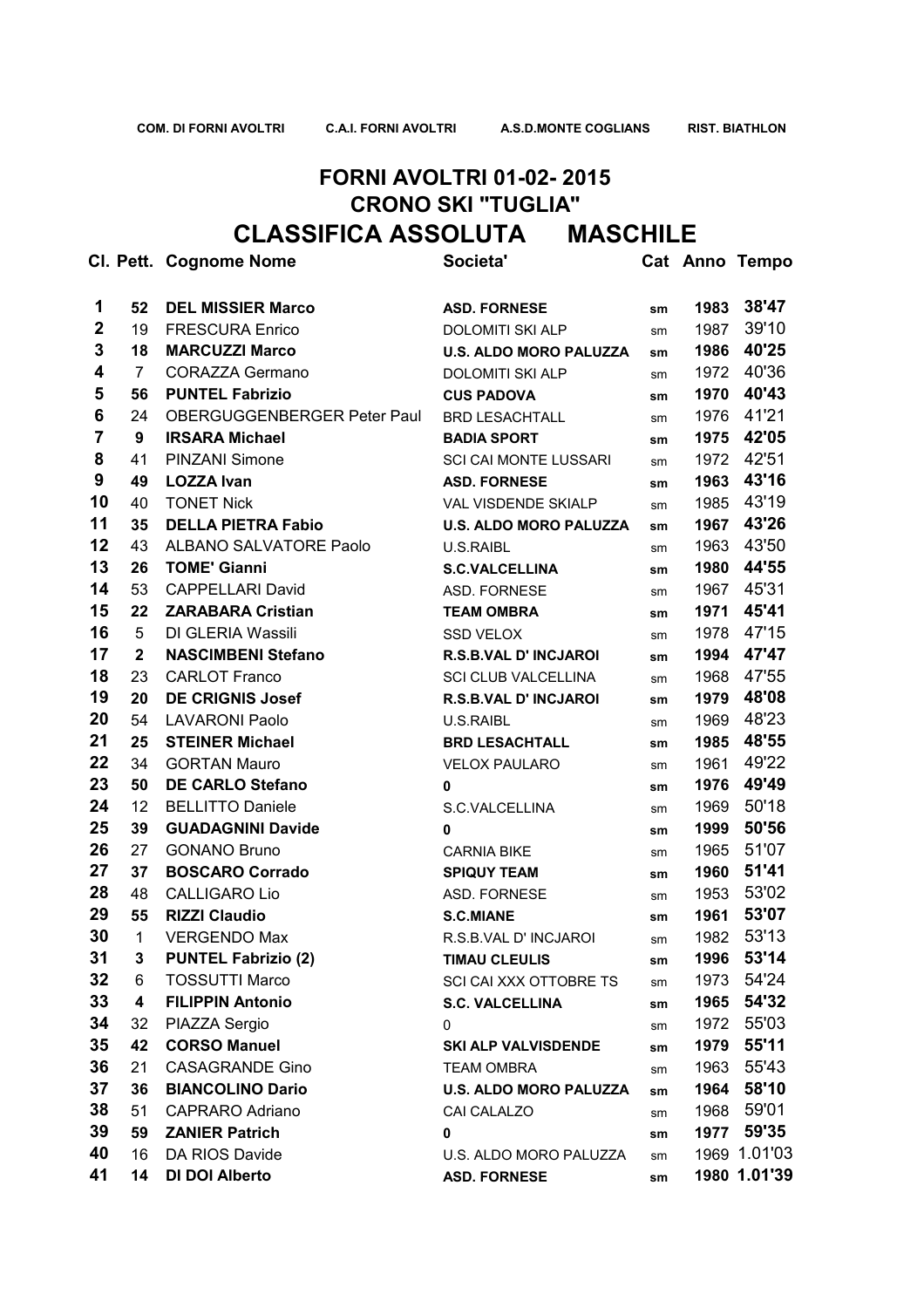|    |       | 42 58 ANTONIPIERI Eros   | <b>CAI TOLMEZZO</b>           | sm | 1986 1.02'49 |
|----|-------|--------------------------|-------------------------------|----|--------------|
| 43 |       | 28 DONADA Gianni         | 0                             | sm | 1972 1.02'49 |
| 44 |       | 46 PELLEGRINA Ivo        | CAI FORNI AVOLTRI             | sm | 1961 1.11'17 |
|    |       | 45 47 MARIN Alessandro   | <b>U.S. ALDO MORO PALUZZA</b> | sm | 1971 1.15'09 |
|    | 46 31 | DUZ Enio                 | CAI SAN VITO PN               | sm | 1948 1.26'00 |
|    |       | 47 29 POLOSEL Gianpietro | <b>CAI SAN VITO PN</b>        | sm | 1956 1.31'00 |
|    |       | 48 33 VEMUDO Graziano    | CAI SAN VITO PN               | sm | 1969 1.31'33 |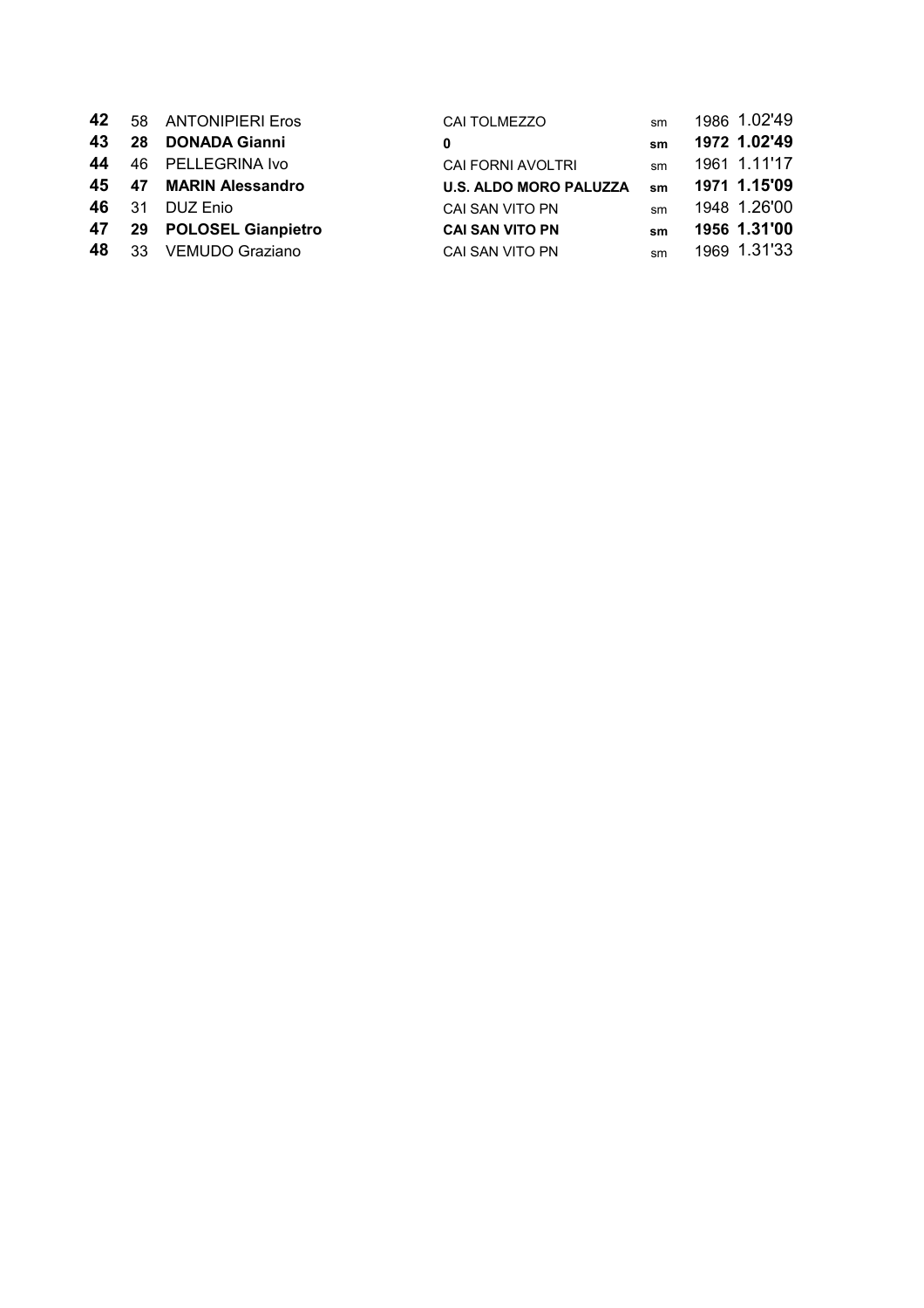|    | iscritti arrivati |  |
|----|-------------------|--|
| 48 | 48                |  |
|    |                   |  |
|    |                   |  |
|    |                   |  |
|    |                   |  |
|    |                   |  |
|    |                   |  |
|    |                   |  |
|    |                   |  |
|    |                   |  |
|    |                   |  |
|    |                   |  |
|    |                   |  |
|    |                   |  |
|    |                   |  |
|    |                   |  |
|    |                   |  |
|    |                   |  |
|    |                   |  |
|    |                   |  |
|    |                   |  |
|    |                   |  |
|    |                   |  |
|    |                   |  |
|    |                   |  |
|    |                   |  |
|    |                   |  |
|    |                   |  |
|    |                   |  |
|    |                   |  |
|    |                   |  |
|    |                   |  |
|    |                   |  |
|    |                   |  |
|    |                   |  |
|    |                   |  |
|    |                   |  |
|    |                   |  |
|    |                   |  |
|    |                   |  |
|    |                   |  |
|    |                   |  |

22'16 **22'52**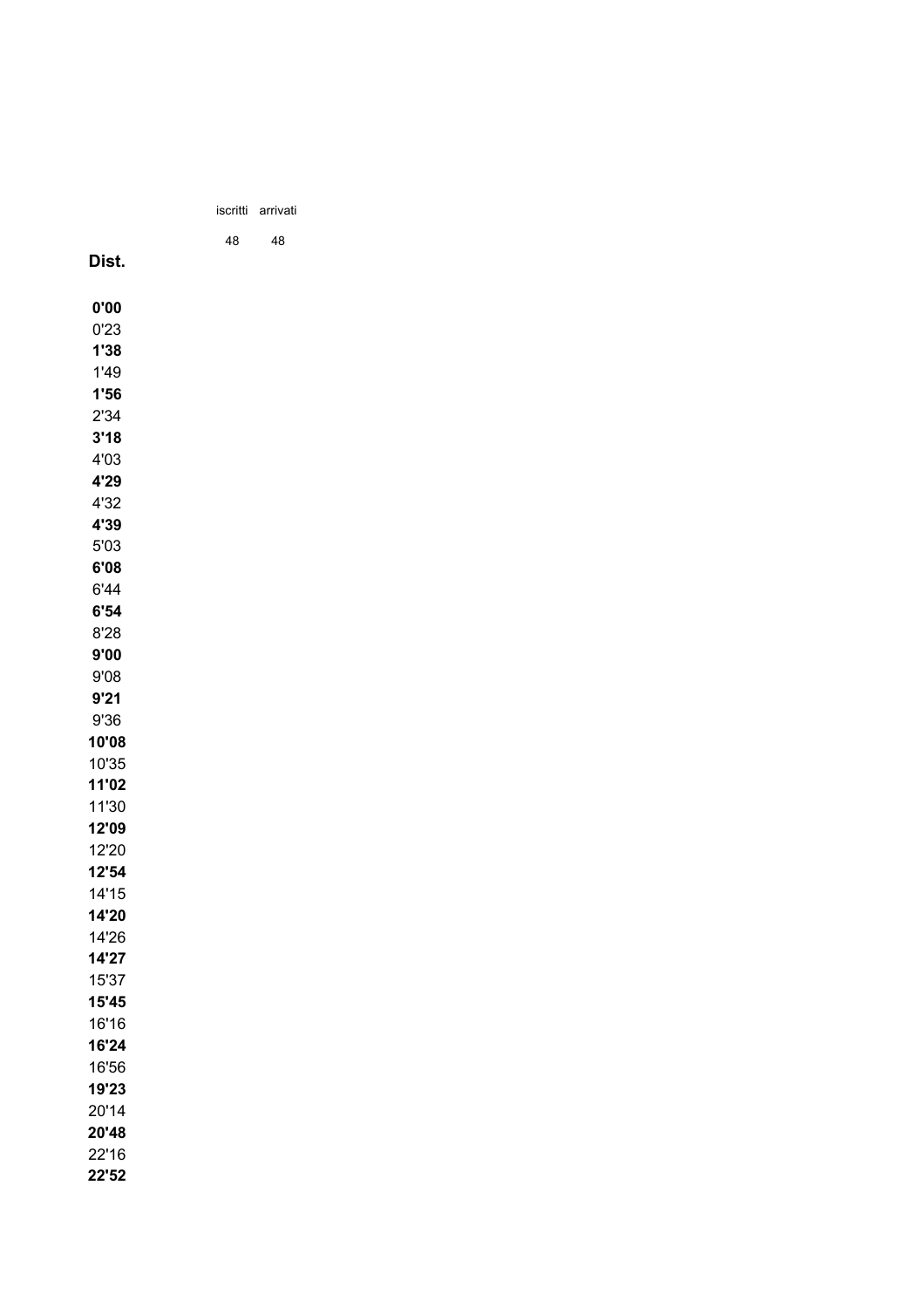| 24'02 |  |
|-------|--|
| 24'02 |  |
| 32'30 |  |
| 36'22 |  |
| 47'13 |  |
| 52'13 |  |
| 52'46 |  |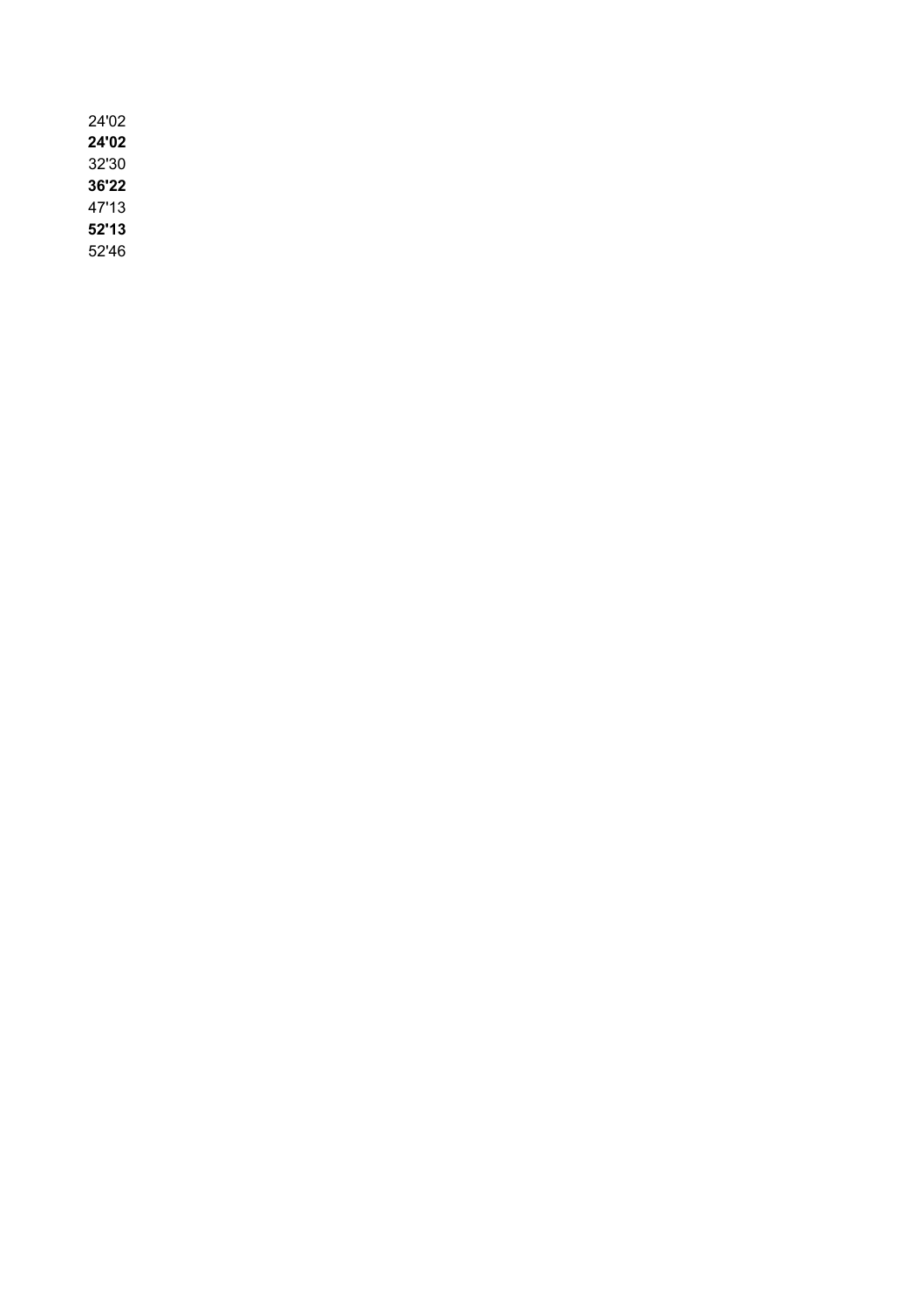## **FORNI AVOLTRI 01-02- 2015 CRONO SKI "TUGLIA" CLASSIFICA ASSOLUTA FEMMINILE**

|              | CI. Pett. | <b>Cognome Nome</b>    | Societa'                      | Cat | Anno | Tempo   |
|--------------|-----------|------------------------|-------------------------------|-----|------|---------|
|              | 8         | <b>CORAZZA Laura</b>   | <b>DOLOMITI SKI ALP</b>       | sf  | 1997 | 52'52   |
| $\mathbf{2}$ | 57        | DE FELIP Alida         | <b>DOLOMITI SKI ALP</b>       | sf  | 1987 | 1.01'57 |
| 3            | 15        | <b>DA RIOS Chantal</b> | <b>U.S. ALDO MORO PALUZZA</b> | sf  | 1996 | 1.03'08 |
| 4            | 13        | RUBESSA Giuliana       | <b>MONTANAIA RACING</b>       | sf  | 1962 | 1.05'40 |
| 5            | 17        | <b>CARLET Erica</b>    | <b>U.S. ALDO MORO PALUZZA</b> | sf  | 1998 | 1.11'57 |
| 6            | 30        | ROSALEN Dora Lisa      | <b>CAI SAN VITO PN</b>        | sf  | 1957 | 1.30'59 |
|              | 38        | <b>CECONI Eugenia</b>  | A.S.D. MONTE COGLIANS         | sf  | 1957 | 1.41'17 |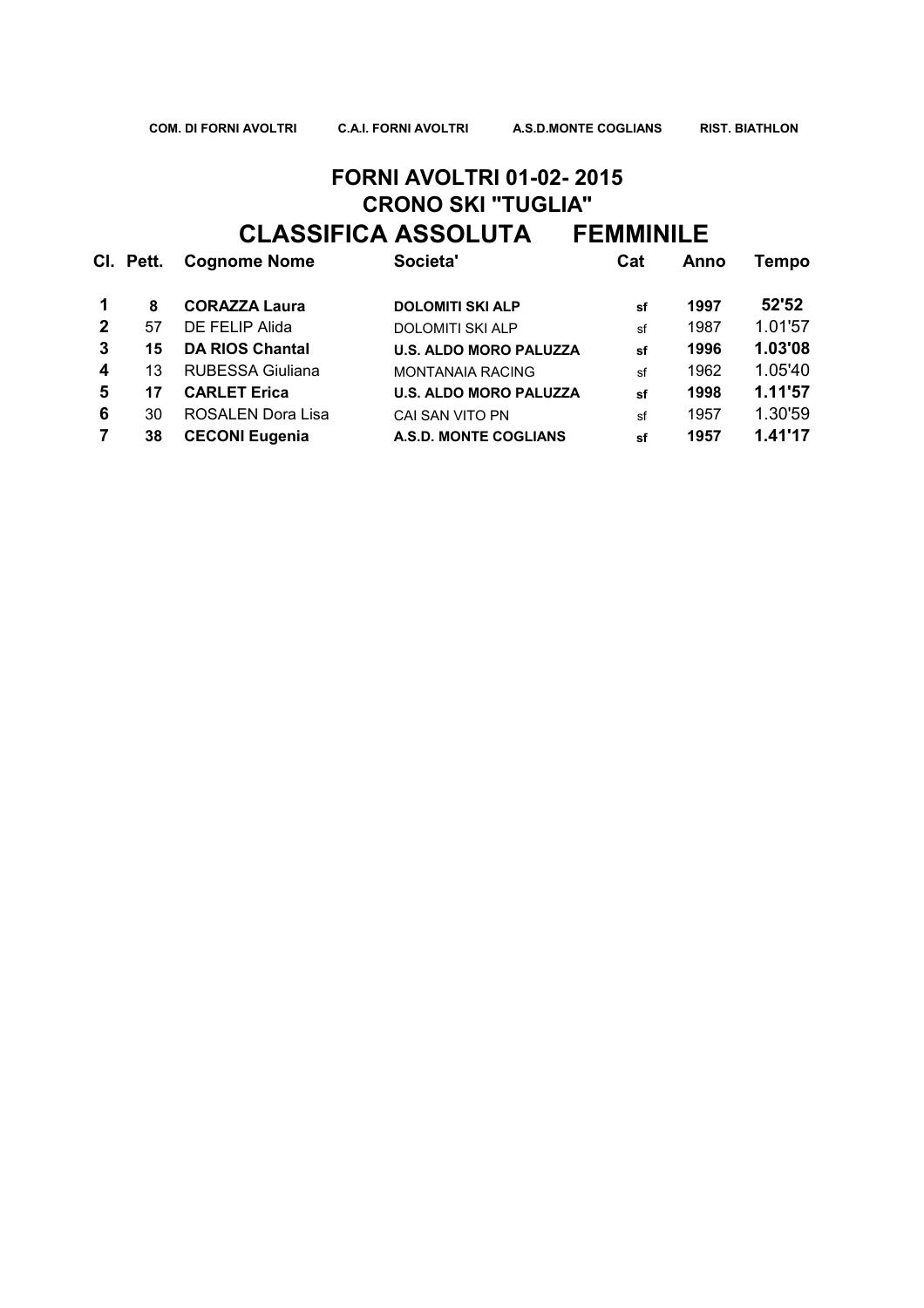|       | iscritti       | arrivati                 |
|-------|----------------|--------------------------|
|       | $\overline{7}$ | $\overline{\phantom{a}}$ |
| Dist. |                |                          |
| 0'00  |                |                          |
| 9'05  |                |                          |
| 10'16 |                |                          |
| 12'47 |                |                          |
| 19'05 |                |                          |
| 38'07 |                |                          |
| 48'25 |                |                          |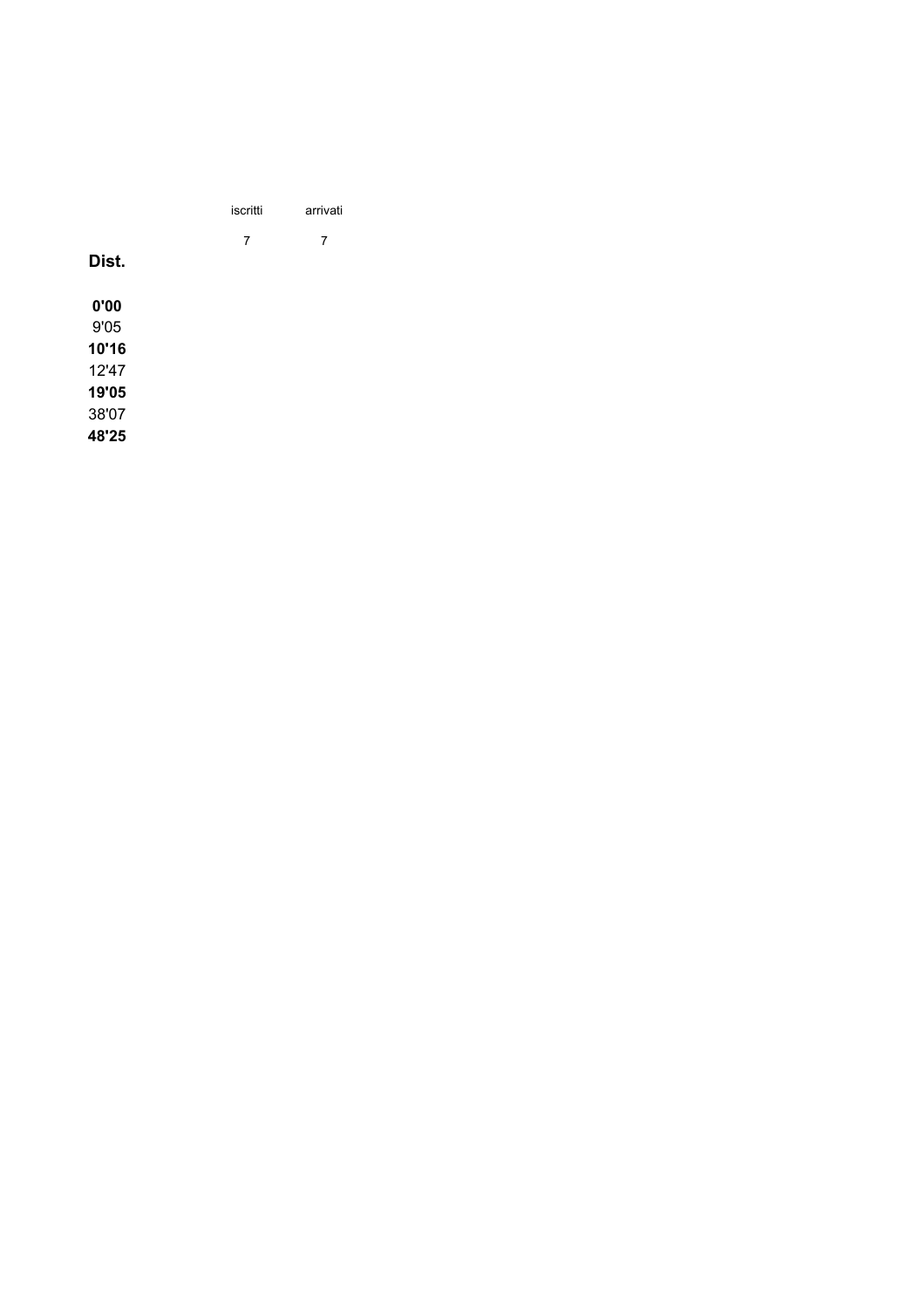**COM. DI FORNI AVOLTRI C.A.I. FORNI AVOLTRI A.S.D.MONTE COGLIANS RIST. BIATHLON** 

#### **FORNI AVOLTRI 01-02- 2015 CRONO SKI "TUGLIA" CLASSIFICA ASSOLUTA CIASPE MASCHILE**

|              | CI. Pett. Cognome Nome | Societa'                   | Cat |      | Anno Tempo Dist. |      |
|--------------|------------------------|----------------------------|-----|------|------------------|------|
|              | 1 45 PETRIS Eligio     | <b>ASD CARNIA ATLETICA</b> | cm  | 1969 | 50'34            | 0'00 |
|              | 2 11 FACCHINI Raffaele | <b>BOBEMARZE</b>           | cm  | 1964 | 52'04            | 1'30 |
| $\mathbf{3}$ | 44 PASQUILI Nicola     | <b>FUN BIKE</b>            | cm  | 1972 | 53'43            | 3'09 |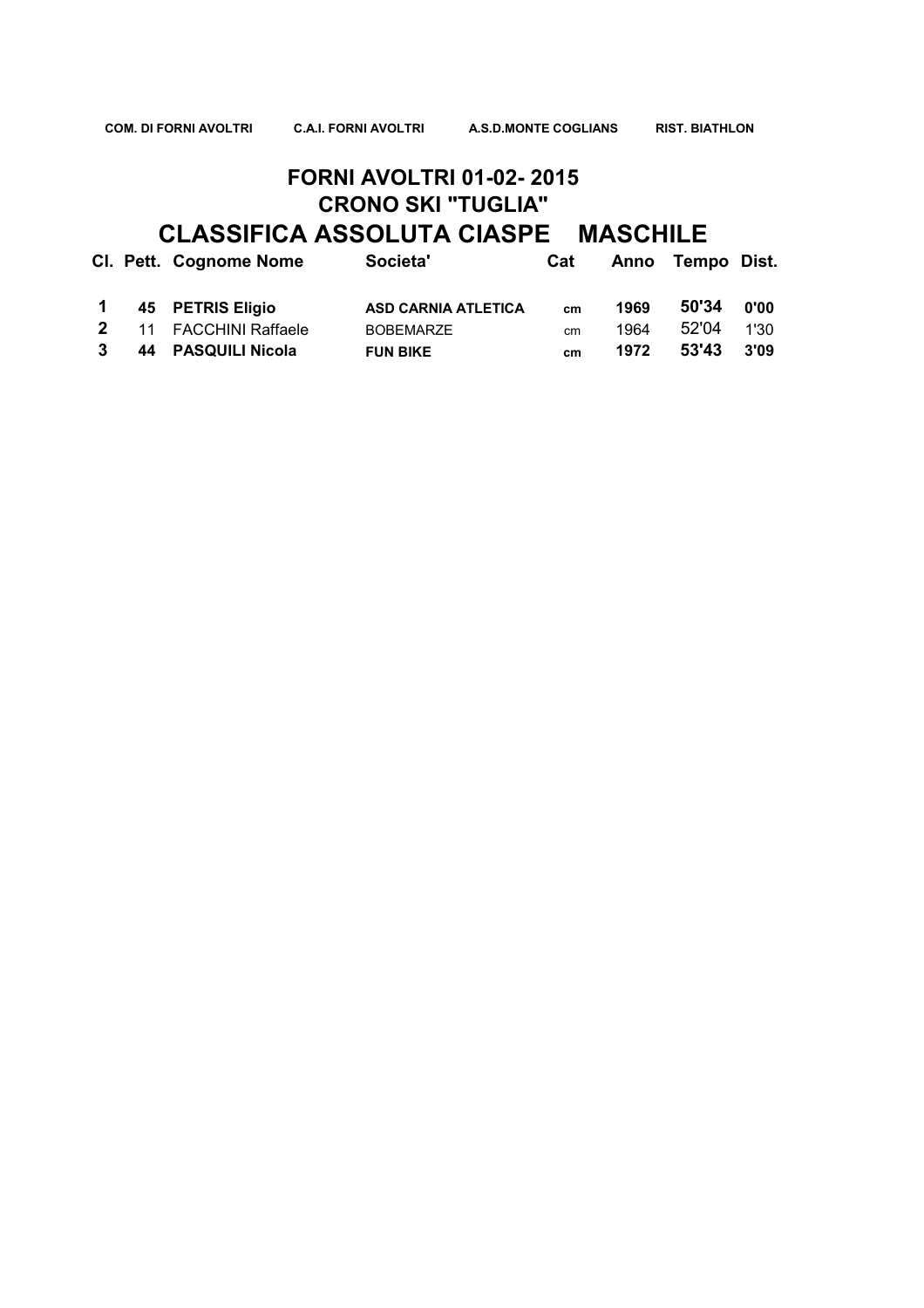| iscritti | arrivati |
|----------|----------|
| 3        | 3        |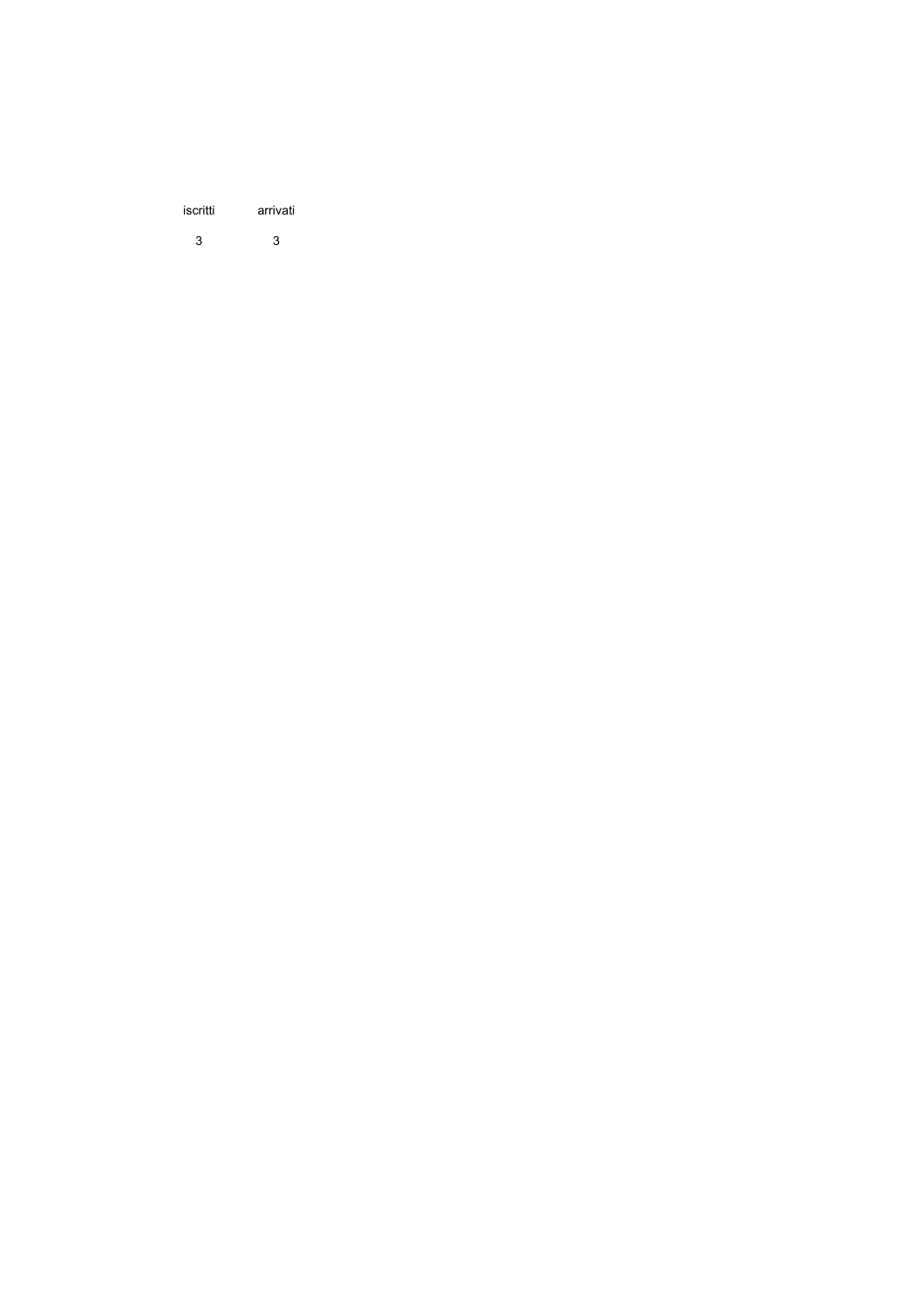#### **FORNI AVOLTRI 01-02- 2015 CRONO SKI "TUGLIA"**

# **CLASSIFICA ASSOLUTA CIASPE FEMMINILE**

|  | CI. Pett. Cognome Nome | Societa'         |                  | Cat Anno Tempo Dist. |      |
|--|------------------------|------------------|------------------|----------------------|------|
|  | 10 DE GIORGIO Susanna  | <b>BOBEMARZE</b> | $_{\rm cf}$ 1977 | 1.00'35              | 0'00 |